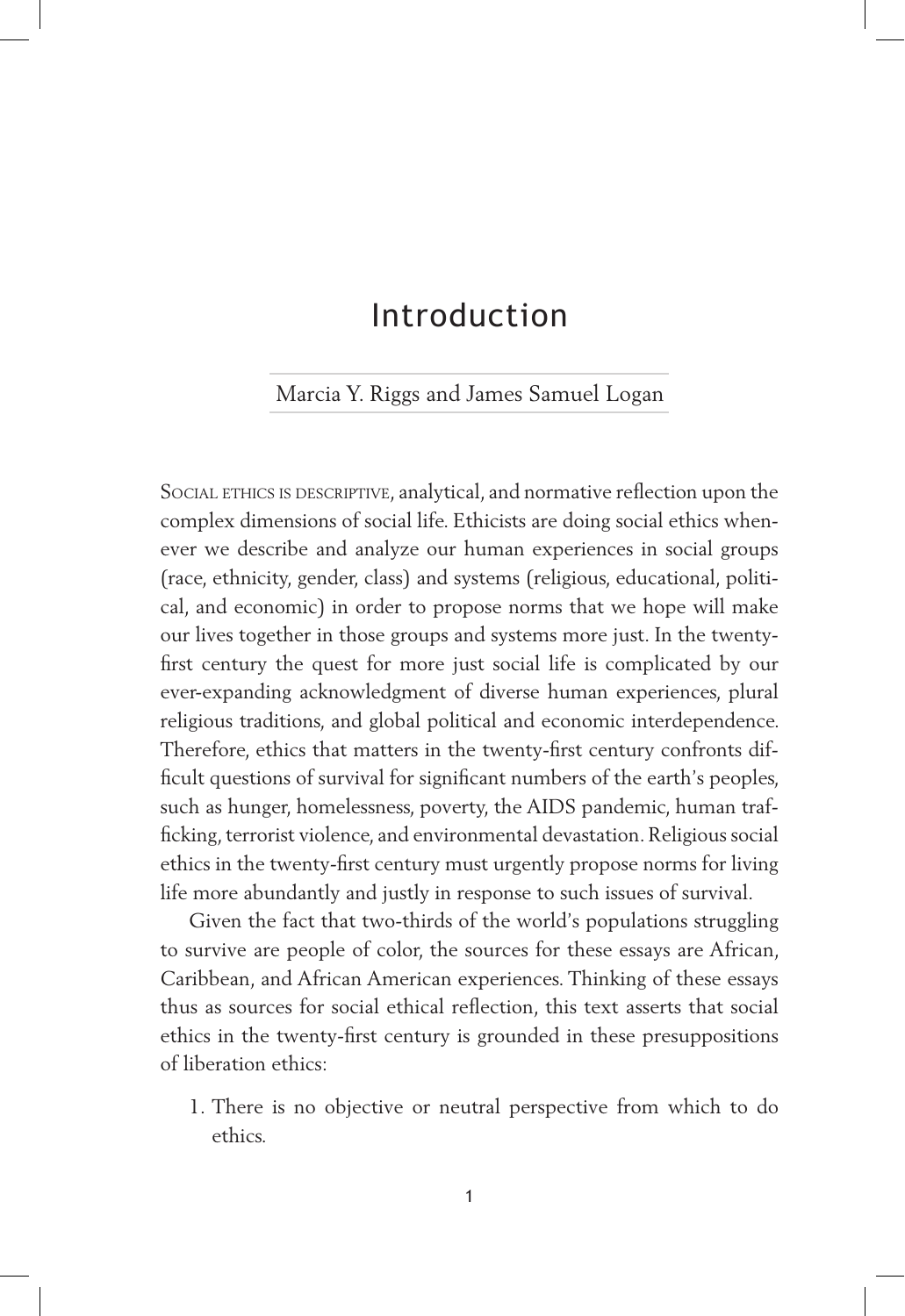## 2 Ethics That Matters

- 2. The sources for doing ethical reflection are particular, historical, and contextual.
- 3. Ethical norms have universal relevance (contribute to larger moral meaning), but they cannot be universalized for all time.

In other words, in this volume the particular social, historical, political, and religious experiences of African, Caribbean, and African American peoples are the sources for social ethical reflection upon perennial questions asked by religious social ethicists, such as:

- What does it mean to be human and for humans to flourish in moral communities whose social contract is better understood as a covenant for just relationships?
- Who is our neighbor? What does it mean to love our neighbor next door and across the globe?
- What is the relationship between love and justice?
- How do we understand social sin and our complicity in it?
- What does it mean to be faithful Christians and good citizens?
- What is the relationship between belief in a sovereign God and human responsibility to work for social justice in the society and the world?

This text invites teachers and students to read these essays as sources for a social ethics that complexifies the meaning of and quest for social justice in the twenty-first century. In other words, social justice is not an abstract ethical ideal or philosophical concept; rather, what we *mean* by social justice emerges from the lived experiences historical and contemporary—of particular peoples engaged in struggles to have meaningful and productive lives. In order for teachers and students of social ethics to use the volume as a textbook that provides resources for thinking about contemporary social issues, each part concludes with a list of key ideas, some resources, and questions that provide avenues from the essays into becoming a constructive religious social ethical thinker and agent in the twenty-first century. The essays are arranged in these four parts: (1) Moral Dilemmas, (2) Moral Community, (3) Moral Discourse, and (4) Moral Vision. Abstracts of the essays follow below.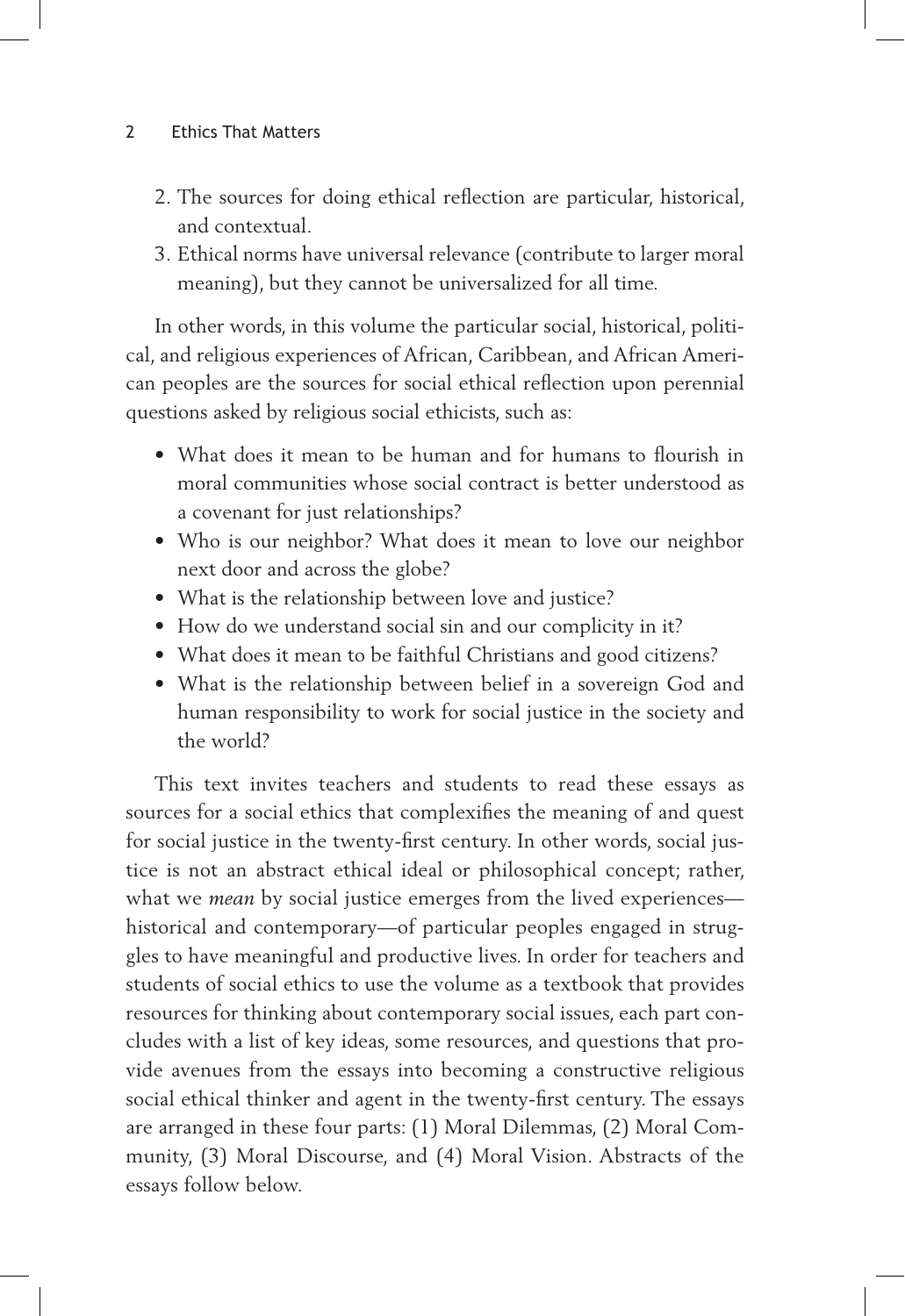*Part One: Moral Dilemmas.* This first part invites the reader to begin the journey toward becoming a constructive religious social ethical thinker by disclosing sources that challenge traditional interpretations of black spirituality, mission history, and indigenous religious sources. In the first essay, "Maps of Meaning: Black Bodies and African Spirituality as African Diaspora Trope," Anthony B. Pinn employs the conceptual tool of mapping to break with the conventional understanding that African spirituality needs to be grounded in divinity-based conceptions of religion. Pinn argues for a more complicated and nuanced understanding of African spirituality and religion that recognizes the nontheistic and mundane resources that have also contributed to the religious and moral ethos of black existence in the face of evil. Next, Katie Geneva Cannon's "Homecoming in the Hinterlands: Ethical Ministries of Mission in Nigeria" is about missions in Nigeria. Cannon presents "a discussion of the intersection of ethics and missions" that exposes the past harms of mission, its accommodation of imperial forms of power, and suggests a reappraisal of Christian mission in the twenty-first century. In "Women in Rastafari," Noel Leo Erskine traces the origins of Rastafari religion to the Great Revival Church of the 1860s in Jamaica so as to expose how a theological break with its own origins produced a religion that is an expression of African patriarchy in the Caribbean. As such, Rastafari religion is premised upon a gender inequality that belies the liberation sought by the Rastafarian transformation of "Babylon." Finally, in "Religious Pluralism in Africa: Insights from Ifa Divination Poetry," Jacob K. Olupona draws ethical insights from Ifa divination poetry by analyzing a series of textual vignettes from Ifa poetry that disclose an Ifa "ethics of tolerance." This ethic characterizes how indigenous religious tradition understands and engages Islam and Christianity in Africa. He suggests that the insights from this ethics of tolerance may shed light on the larger problem of "pluralism, religious interaction, and the role of religion in peaceful transnational coexistence." These four essays provide rich points of departure for discussion of moral dilemmas posed by religious pluralism, missions or global Christianity, the relationship between religious tradition and women's equality, and the quest for spiritual resources to address oppression in the twenty-first century.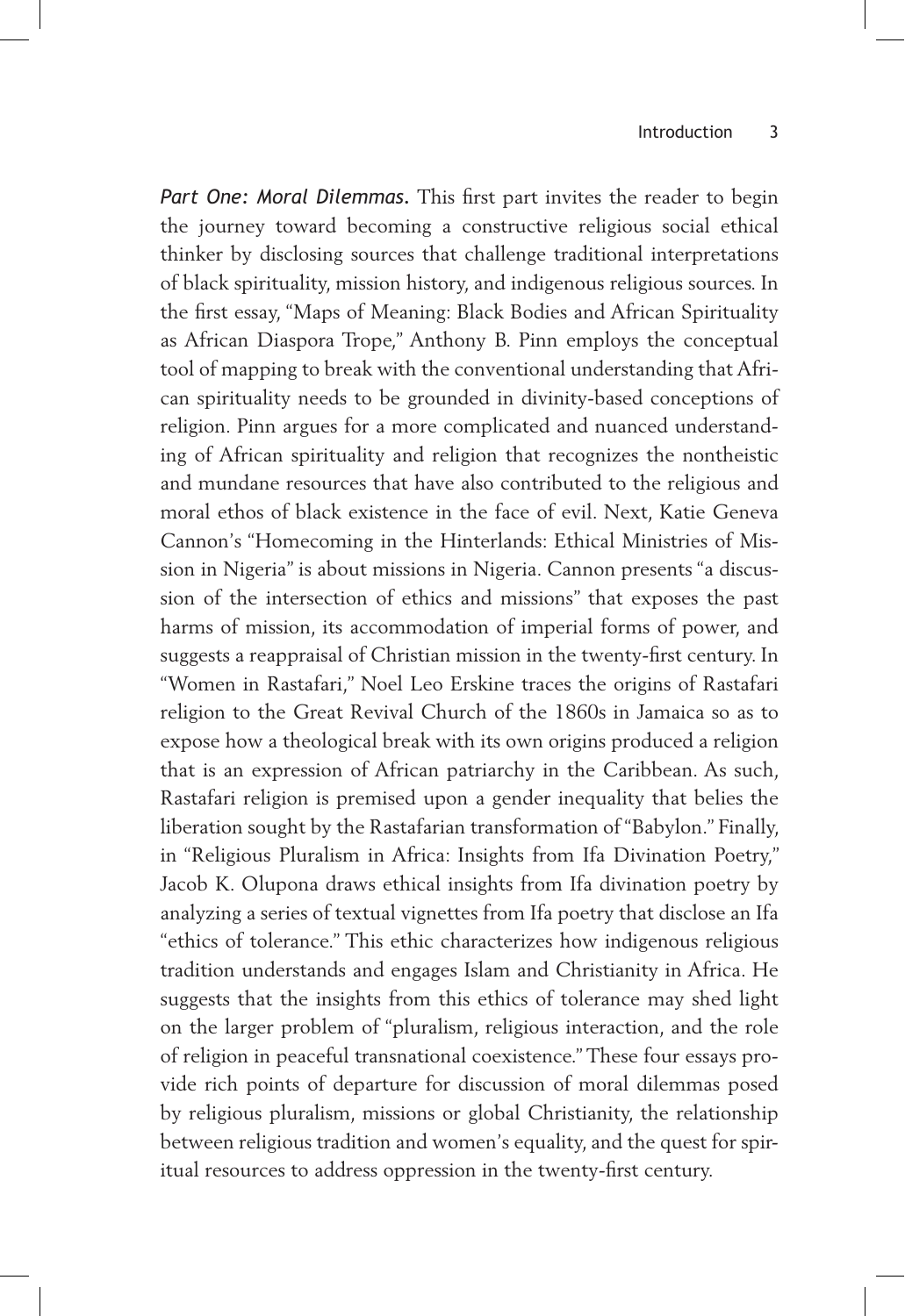## 4 Ethics That Matters

*Part Two: Moral Community.* Riggins R. Earl Jr., in "The American Constitution: Its Troubling Religious and Ethical Paradox for Blacks," reminds readers that the U.S. Constitution has been a source undergirding both the oppression and liberation of blacks. Earl discusses the way in which the constitution as a social contract ensuring justice and equality for all citizens has functioned as a racial contract with respect to African Americans. Next, in "The Challenge of Race: A Theological Reflection," James H. Cone articulates the challenge that race poses for the discipline of theology, the life of Christian churches in U.S. society, and for others committed to lives of faith. Continuing to place race at the center of Christian identity while confronting white supremacy, Cone ultimately views the problem of race as a challenge to human faith in humanity itself. He contends that there are three interrelated challenges with regard to race in U.S. society: (1) the challenge to break our silence, (2) the challenge to listen meaningfully, and (3) the challenge to dismantle white supremacy. Dwight N. Hopkins's concluding essay, "Race, Religion, and the Race for the White House," is an exposé of this country's racist practices during the campaign to elect the nation's first African American president, Barack Obama. Hopkins speaks as a theologian about his experiences as a church member of Trinity United Church of Christ in Chicago. His essay offers insights into the role of media as well as the lack of historical and contemporary knowledge about African American social and religious history, factors which served to vilify the black church and its religious leadership. This part offers opportunities to think about how race in various sociopolitical, ethical, and theological dimensions has ruptured moral community in the United States. Readers will leave this section informed and challenged about the politics of race and religion in the United States and encouraged to break complicity in "the continuing American dilemma"1 in a quest for authentic moral community.

Part Three: Moral Discourse. The first essay, "'Who is Their God?' A Critique of the Church Based on the Kingian Prophetic Model," by Lewis V. Baldwin, explicates the prophetic ecclesial model embodied in the leadership of Martin Luther King Jr. According to Baldwin, King's prophetic model is precisely what is needed in order to confront the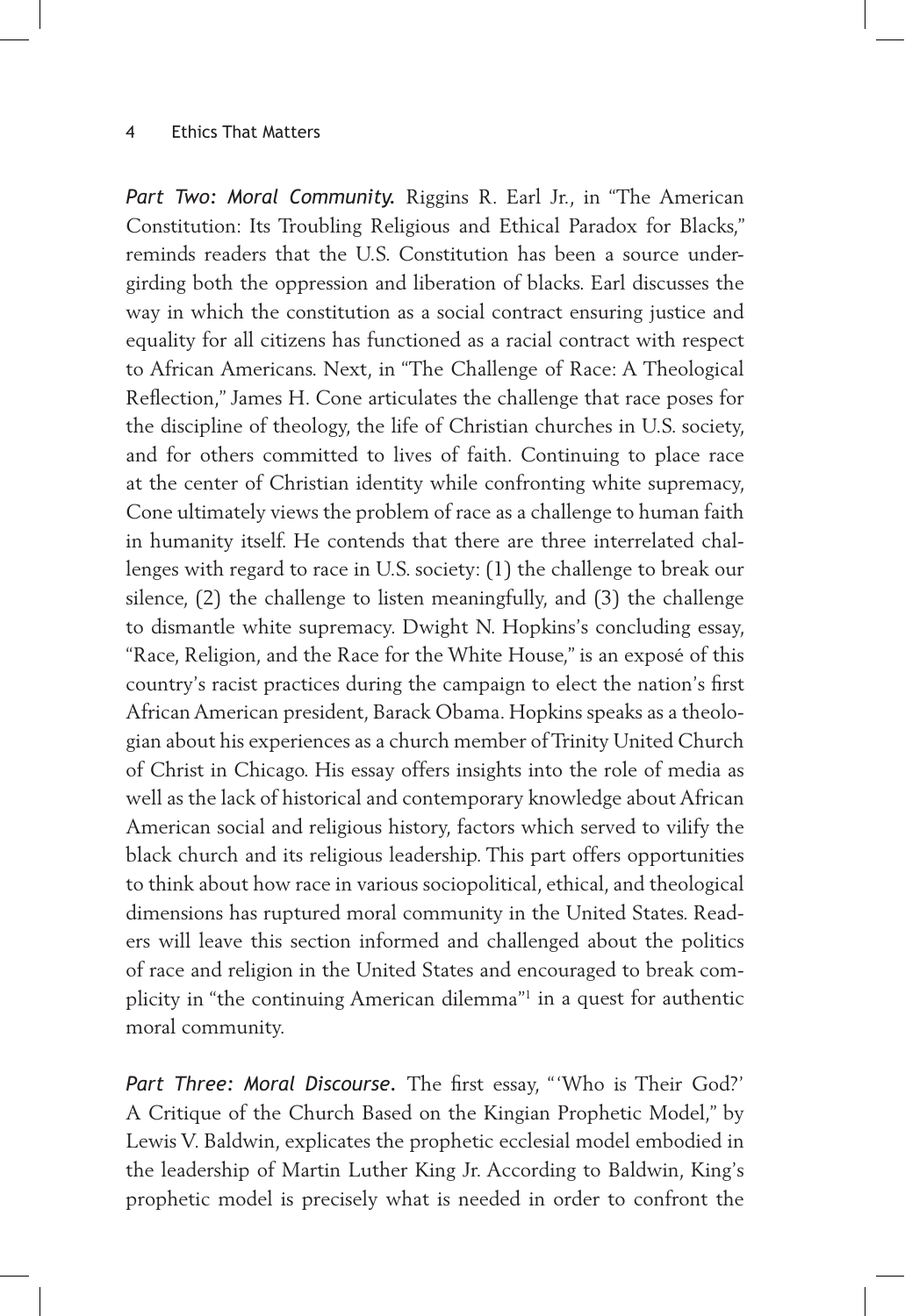contemporary Christian church's "identity and/or definitional" crisis. Baldwin concludes by offering "a number of steps" whereby the church might reclaim King's "prophetic vision and posture." Next, "Onward, Christian Solders! Race, Religion, and Nationalism in Post–Civil Rights America," by Jonathan L. Walton, is a descriptive and constructive evaluation of the ways in which conservative Christian broadcasters have developed and actively maintained a Christian nationalist worldview. Walton does a comparative analysis of the ministries of the late Reverend Jerry Falwell and Bishop Eddie L. Long as paradigmatic white and African American Christian nationalisms. He concludes by impressing upon us the need to take seriously the rhetoric of Christian nationalists if we as a society desire to have a stable and flourishing liberal democracy. Walton's essay is followed by Rosetta E. Ross's "Overcoming Christianization: Reconciling Spiritual and Intellectual Resources in African American Christianity." Here Ross explores a perennial conflict experienced in African American Christianity and the institutional black churches: the tensions between religion and politics. Ross proposes that reconciling tensions and conflicts around the appropriateness of political engagement by black Christians and churches is critical to the institutional relevance of black churches "to progressive movements that enhance the lives of persons, generally, and dispossessed black people in particular." She makes her case for reconciling the religion/politics tensions by appealing to the legacy of critical thinking and practical reasoning expressed in the civil rights activism of Septima Poinsette Clark and now evident in contemporary young progressives who refer to themselves as the "Joshua Generation." Part 3 concludes with an essay titled "A Moral Epistemology of Gender Violence," by Traci C. West. West gives voice to the conceptual and social breakdown between (1) society's near universal public certainty that gender violence is immoral and (2) an inability to translate that public disapproval into "ongoing social and institutional practices to stop it from taking place." Most significantly, West insists that communities find ways to translate antiviolence moral values into antiviolence public practices. These four essays push us to explore the relationship between moral language and moral practice. Moral language is always a socially constructed product of particular, historical, contextual circumstances. Moral practice reflects moral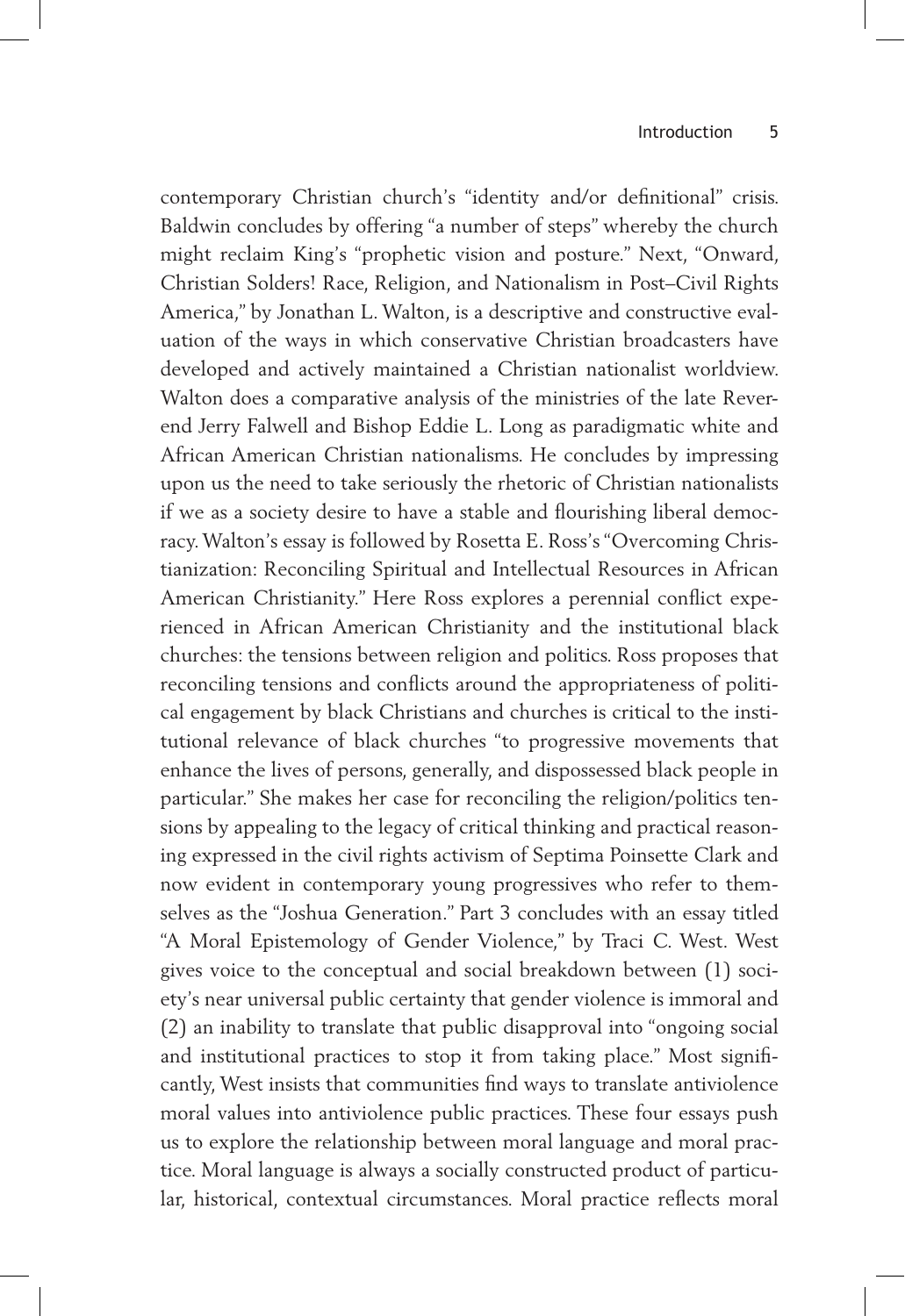language. A significant twenty-first-century ethical task is to use moral language that fosters just and nonviolent moral practice in church and society.

*Part Four: Moral Vision.* This final part opens with the essay "An Ecowomanist Vision" by Melanie L. Harris, who proposes a "new theological inquiry into environmental ethics," ecowomanism. Harris grounds this new inquiry in an articulation of the correspondences between the womanist quest for "the communal survival and wholeness of entire peoples" and the advocacy of "vision and value of community" found in the Christian social ethics of Peter J. Paris. In "An American Public Theology in the Absence of Giants: Creative Conflict and Democratic Longings," Victor Anderson argues for the recovery of an American public theology as the basis of a common public faith that undergirds a truly democratic common life and organization of citizens in the context of our postmodern, fragmented times. Importantly, Anderson is not mired in a lament for the lost giants of the past. Instead, he suggests that it is the "faithful ordinary," local publics, who will now provide the conceptual and lived resources for an American public theology and the vision of a better democracy. Next, in "Walking on the Rimbones of Nothingness: Embodied Scholarship for Those of Us Way Down Under the Sun," Emilie M. Townes draws upon the work of Zora Neal Hurston (1891–1960) to highlight the importance of folklore for theological and ethical reflection. Townes suggests that Hurston's folklore provides a narrative context in which a recovery of the role of vision (or imagination) in black religion may be realized. In addition, Townes extends her argument by inviting scholars of religion and theology to do embodied scholarship, that is, scholarship done in partnership with everyday people. In the final essay, "Still on the Journey: Moral Witness, Imagination, and Improvisation in Public Life," Barbara A. Holmes calls all of us to public lives of care and concern in a post–civil rights, post-9/11, post-Katrina world. Holmes contends that moral witness to justice and truth is preserved in art. She pushes for a trust in human creativity and the regenerative presence and guidance of the Holy Spirit because this will lead to improvisation in public life. In her words: "Improvisation creates opportunities for laughter, community formation, and sharing, even